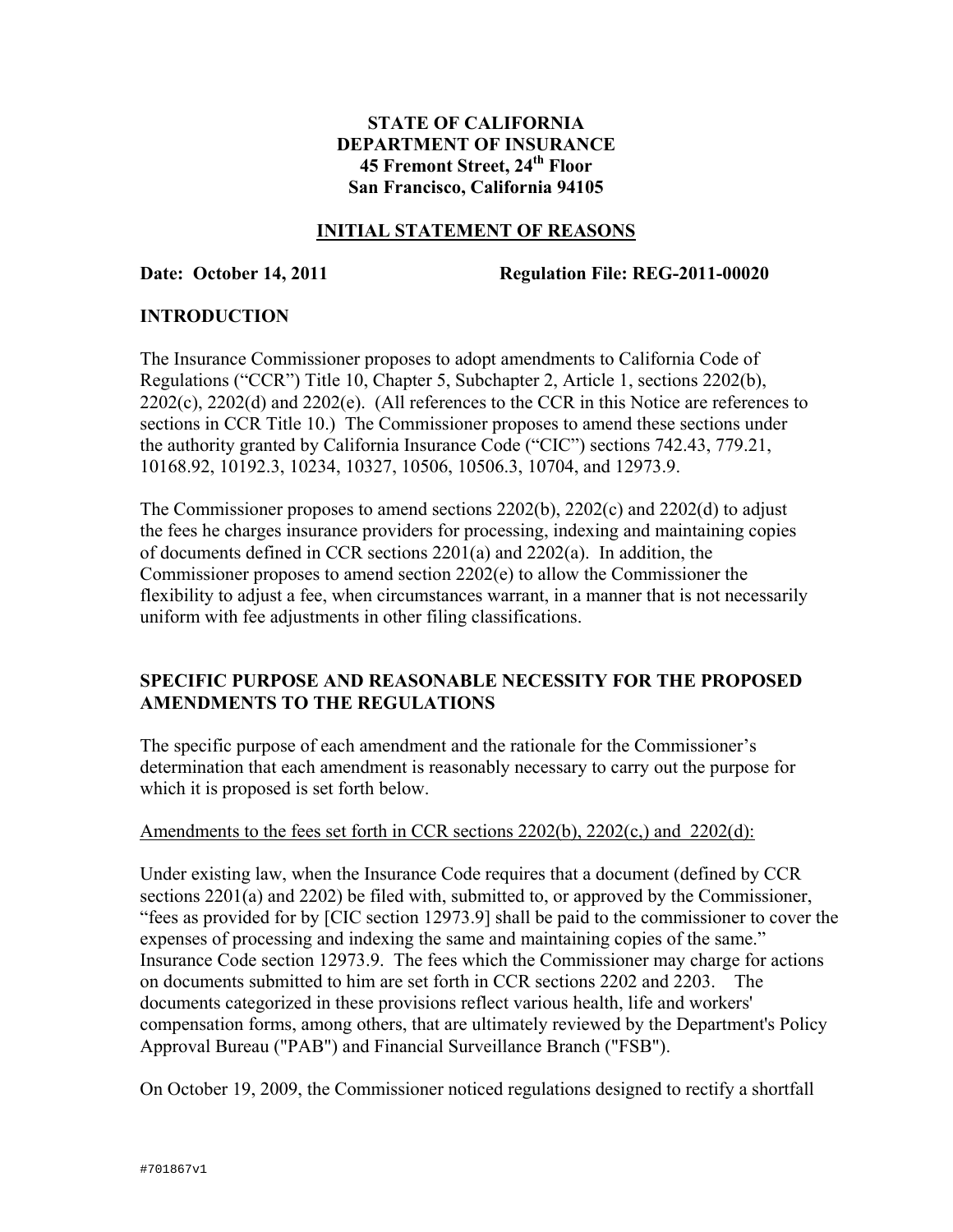between the fees collected (revenue) and the Commissioner's direct and indirect costs associated with processing, indexing and maintaining copies of the filings. (See Regulation File: REG-2009-00023). At the time of this rulemaking, there had been no fee increase for documents submitted pursuant to CCR sections 2202 and 2203 for a period of twelve years. This effectively required other fee-generating sections of the Department to make up the shortfall. This filing was approved by OAL on March 29, 2010, resulting in the Commissioner's implementation of a fee increase on the same date. In measuring the revenue obtained by the fee increases, however, it became clear that the Commissioner was not fully rectifying the shortfall between costs and revenue and a closer look at the methodology used to calculate the fee increases was required. From this analysis, it became clear that only partial recoupment was occurring because the methodology earlier employed used erroneous data in calculating the number of annual filings received by the Commissioner pursuant to CCR sections 2202 and 2203. Specifically, the Commissioner relied upon using the number of policy forms filed annually to calculate the fee increase, not taking into account that many filings have multiple forms. This led to the use of an artificially high number to use for annual filings, and thus, even the fee increase did not yield sufficient revenue to offset the Commissioner's costs in performing the processing functions.

For Fiscal Year (FY) 2010-11, there is currently a \$3.7 million shortfall in the revenue collected by the Commissioner for review of filings pursuant to CCR sections 2202 and 2203. Other revenue sources of the Department of Insurance, primarily general fees and license revenue, will be required to cover this shortfall. This is on top of the revenue shortfall of \$4.4 million for FY 2009-10 despite the implementation of the new fee schedule in the second half of the fiscal year. Until this shortfall is rectified, other revenue sources of the Department will be required to cover the multi-million annual shortfall between expenses incurred and fees charged insurers for document processing. In effect, the Department's other revenues are subsidizing insurance company operating expenses because current fee levels are inadequate.

The data and methodology have since been thoroughly reviewed and corrected and the fees in the proposed regulation are expected to come into full alignment with the Commissioner's costs. The proposed fee increase requires a uniform percentage increase for all fees in CCR section 2202(a) except for the class of forms referenced in sections 2202(a)(12) and  $2202(a)(13)$ . The latter forms include the categories of "Life Insurance Policies and Annuity Contracts Subject to Nonforfeiture Laws" and "Grants and Annuities." These categories of forms rely more heavily on the review by employees of FSB as opposed to PAB. After careful consultation with the FSB, it was determined that two of the forms actually merited a decrease, and one of the forms, while requiring an increase, required such at a much lower percentage that the other filings included in CCR section 2202, subdivision (a).

The proposed amendments amend the fees set forth in CCR sections 2202(b), 2202(c), and 2202(d) in order to cover the cost of processing insurance filings. The fee changes do not exceed the amounts calculated by the Department of Insurance's Budget Office as necessary to cover all direct and indirect costs of the unit(s) for the next succeeding fiscal year and years thereafter. There are no other moneys received or projected to be received for the unit(s) processing the documents subject to such fees. The purpose of the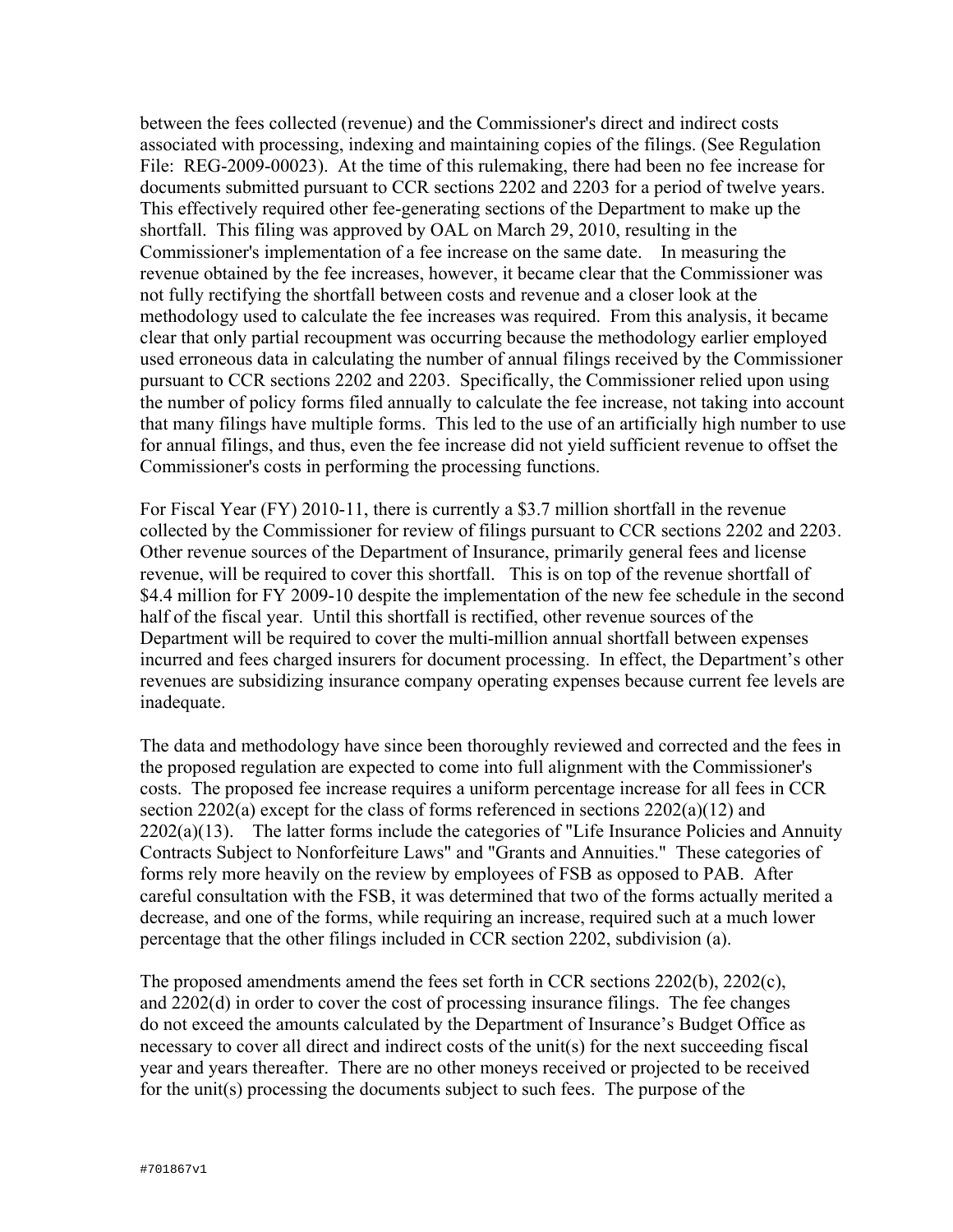proposed amendments is to correct fee levels so that fees charged reflect more accurately the actual costs incurred in processing, indexing, and maintaining documents as required by law. It is reasonably necessary to make these corrections in order to stop the unsustainable cash flow imbalance currently taking place.

### Amendment to CCR section 2202(e):

This rulemaking also makes proposed changes to section 2202(e). Specifically, as currently worded, this provision generally requires a uniform percentage for any increase or decrease in the fees for filings under CCR sections 2202 and 2203. However, it also contains a confusing series of purported exceptions to this rule. Moreover, while it makes sense as a general proposition for the Commissioner to raise or lower rates on a uniform basis, the fundamental goal of exacting fees is to capture to the extent possible the processing costs associated with each filing classification. Thus, it makes much more sense for the Commissioner to have the flexibility to adjust a fee, albeit in a manner not always uniform with other fee changes, to allow for any variation in the expenses associated with that specific filing classification. The language in section 2202(e) has been modified accordingly.

# **SPECIFIC TECHNOLOGIES OR EQUIPMENT**

Adoption of the proposed amendments to the regulations would not mandate the use of specific technologies or equipment.

# **IDENTIFICATION OF STUDIES**

There are no specific studies relied upon in the adoption of the proposed amendments to the regulations.

## **REASONABLE ALTERNATIVES**

The Commissioner has determined that no reasonable alternative exists to carry out the purpose for which the amendments to the regulations are proposed. Performance standards were considered but were rejected as an unreasonable and impracticable alternative to simply amending the existing regulations.

## **ECONOMIC IMPACT ON SMALL BUSINESS**

The Commissioner has identified no reasonable alternatives to the proposed regulations, nor have any such alternatives been brought to the attention of the Department, that would lessen any impact on small businesses. Although performance standards were considered as an alternative, they were rejected because they were not as effective as amendments to the regulations in revising fee amounts The Commissioner has made an initial determination that the adoption of the proposed amendments will not affect small businesses because insurers are not small businesses under Government Code section 11342.610(b)(2).